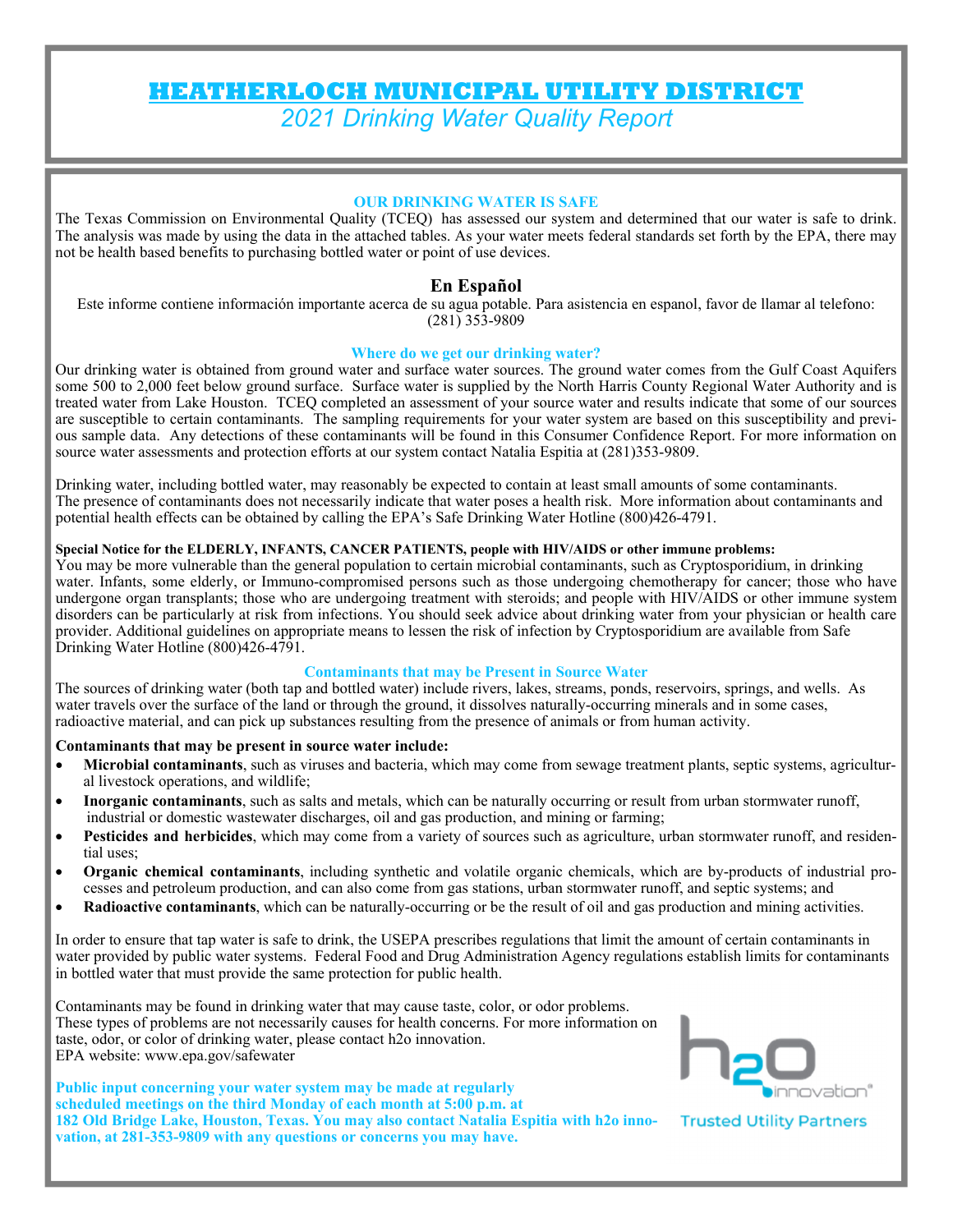### **About the Following Table**

The following table contains all of the chemical constituents which have been found in your drinking water for the most recent testing performed in accordance with applicable regulations. USEPA requires water systems to test up to 97 constituents. The constituents detected in your water are listed in the attached table.

### **DEFINITIONS**

**Maximum Contaminant Level (MCL)** - The highest permissible level of a contaminant in drinking water. MCL's are set as close to the MCLG's as feasible using the best available treatment technology.

**Maximum Contaminant Level Goal (MCLG)** - The level of a contaminant in drinking water below which there is no known or expected health risk. MCLG's allow for a margin of safety.

**Maximum Residual Disinfectant Level (MRDL)** - The highest level of a disinfectant allowed in drinking water. There is convincing evidence that addition of a disinfectant is necessary for control of microbial contaminants.

**ppm** = parts per million or milligrams per liter (mg/l), one part per million corresponds to one minute in two years or a single penny in \$10,000.

**ppb** = parts per billion or micrograms per liter ( $\mu$ g/l), one part per billion corresponds to one minute in 2,000 years or a single penny in \$10,000,000. **pCi/l** = pico curies per liter: Measure of radioactivity.

**Action Level =** The concentration of a contaminant which, if exceeded, triggers treatment or other requirements which a water system must follow.

## **Heatherloch Municipal Utility District TX 1010548 - 2021 Drinking Water Quality Report:**

|      | <b>Inorganic Contaminants</b> |                                                                            |                                              |            |             |                                   |                                                |  |  |  |
|------|-------------------------------|----------------------------------------------------------------------------|----------------------------------------------|------------|-------------|-----------------------------------|------------------------------------------------|--|--|--|
| Year | <b>Constituent</b>            | <b>Highest</b><br><b>Detected Level at</b><br><b>Any Sampling</b><br>Point | Range of<br><b>Detected</b><br><b>Levels</b> | <b>MCL</b> | <b>MCLG</b> | <b>Units of</b><br><b>Measure</b> | <b>Source of Constituent</b>                   |  |  |  |
| 2021 | Nitrate                       | 1.29                                                                       | $1.29 - 1.29$                                | 10         | 10          | ppm                               | Runoff from fertilizer use.                    |  |  |  |
| 2018 | Nitrite                       | 0.403                                                                      | $< 0.01 - 0.403$                             |            |             | ppm                               | Erosion of natural deposits.                   |  |  |  |
| 2020 | Barium                        | 0.131                                                                      | $0.131 - 0.131$                              | 2          | 2           | ppm                               | Discharge from drilling wastes.                |  |  |  |
| 2020 | Fluoride                      | 0.13                                                                       | $0.13 - 0.13$                                | 4.0        | 4           | ppm                               | Erosion of natural deposits.                   |  |  |  |
| 2020 | Cyanide                       | 50                                                                         | $50 - 50$                                    | 200        | 200         | ppb                               | Discharge from plastic/fetilizer<br>factories. |  |  |  |

| <b>Organic Contaminants</b> |                              |                                                                     |                                              |            |             |                                   |                                               |  |
|-----------------------------|------------------------------|---------------------------------------------------------------------|----------------------------------------------|------------|-------------|-----------------------------------|-----------------------------------------------|--|
| Year                        | <b>Constituent</b>           | <b>Highest</b><br><b>Detected Level</b><br>at Any Sampling<br>Point | Range of<br><b>Detected</b><br><b>Levels</b> | <b>MCL</b> | <b>MCLG</b> | <b>Units of</b><br><b>Measure</b> | <b>Source of Constituent</b>                  |  |
| 2021                        | <b>Total Trihalomethanes</b> | 15.3                                                                | $14 - 15.3$                                  | 80         | n/a         | ppb                               | By-product of drinking water<br>chlorination. |  |
| 2021                        | Haloacetic Acids<br>(HAA5)   | 25.0                                                                | $22.7 - 25.0$                                | 60         | n/a         | ppb                               | By-product of drinking water<br>chlorination. |  |
| 2021                        | Atrazine                     | 0.3                                                                 | $0.3 - 0.3$                                  | 3          | 3           | ppb                               | Run off from herbicide used<br>on row crops.  |  |
| 2021                        | Simazine                     | 0.08                                                                | $0.08 - 0.08$                                | 4          | 4           | ppb                               | Herbicide runoff.                             |  |

#### **Year Constituent Highest Detected Level at Any Sampling Point Range of Detected Levels MCL MCLG Units of Measure Source of Constituent**  2010 Gross Alpha 3.0 3.0 - 3.0 15 0 pCi/l Erosion of natural deposits. 2010 Beta Emitters 5.4 5.4 - 5.4 50 0 pCi/l Erosion of natural deposits. **Radioactive Contaminants**  2016 Combined Radium 226/228 1.5 1.5 - 1.5 5 0 pCi/L Erosion of natural deposits.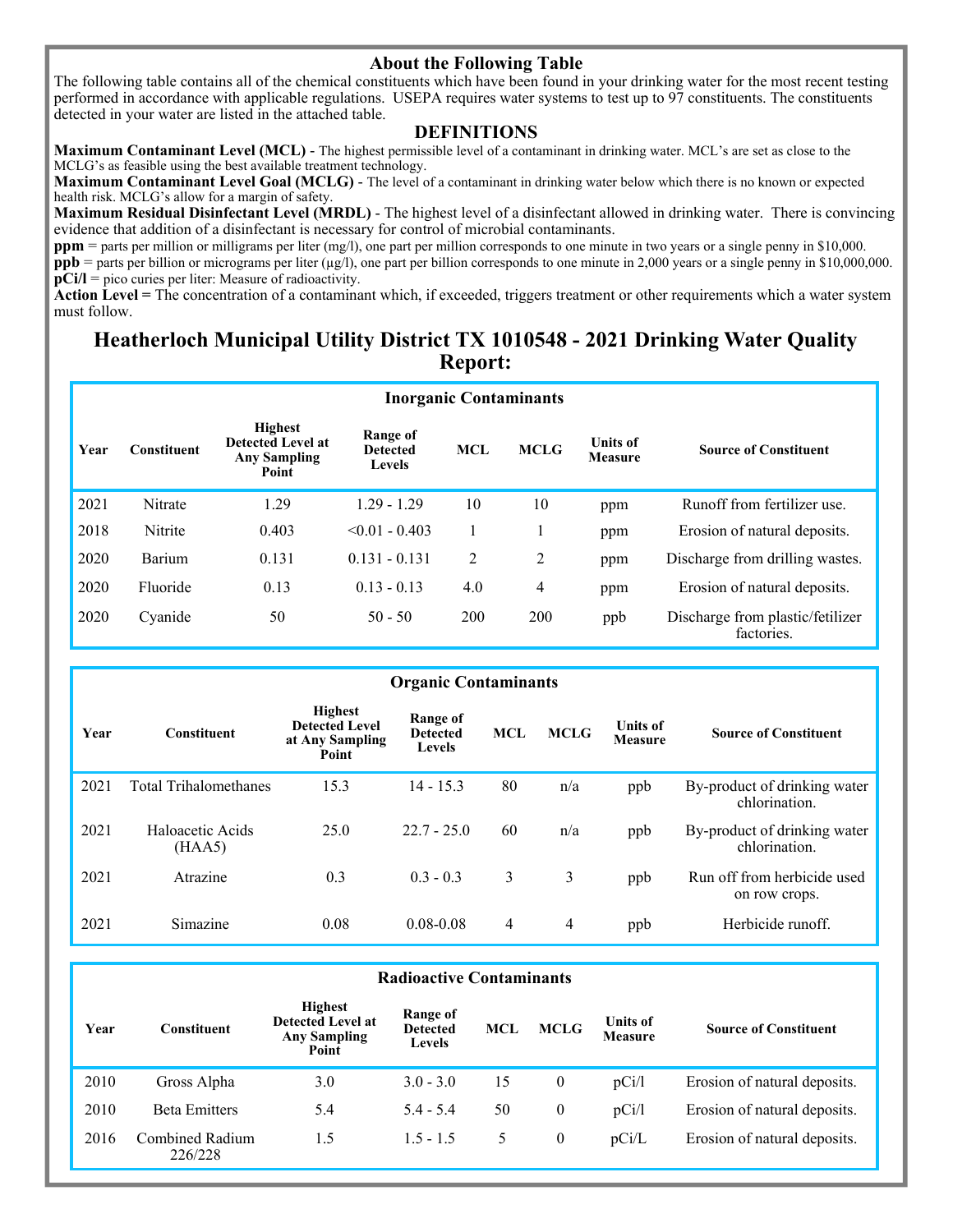|      |                       | Unregulated Contaminants**                      |                                              |                         |
|------|-----------------------|-------------------------------------------------|----------------------------------------------|-------------------------|
| Year | <b>Constituent</b>    | <b>Average of All</b><br><b>Sampling Points</b> | Range of<br><b>Detected</b><br><b>Levels</b> | <b>Units of Measure</b> |
| 2020 | Monochloroacetic Acid | 2.0                                             | $2.0 - 2.0$                                  | ppb                     |
| 2020 | Dichloroacetic Acid   | 12.5                                            | $12.5 - 12.5$                                | ppb                     |
| 2020 | Trichloroacetic Acid  | 2.8                                             | $2.8 - 2.8$                                  | ppb                     |
| 2020 | Bromochloracetic Acid | 2.8                                             | $2.8 - 2.8$                                  | ppb                     |
| 2021 | Chloroform            | 11.65                                           | $8.3 - 15.0$                                 | ppb                     |
| 2021 | Bromodichloromethane  | 2.1                                             | $2.0 - 2.2$                                  | ppb                     |
| 2020 | Dibromochloromethane  | 1.15                                            | $1.0 - 1.3$                                  | ppb                     |

\*\*Unregulated contaminants are those for which EPA has not established drinking water standards. The purpose of unregulated contaminant monitoring is to assist the EPA in determining the occurrence of unregulated contaminants in drinking water and whether future regulation is warranted.

|      | <b>Disinfectant Residual</b> |                        |                                     |   |                           |                            |                                           |  |  |
|------|------------------------------|------------------------|-------------------------------------|---|---------------------------|----------------------------|-------------------------------------------|--|--|
| Year | Constituent                  | <b>Highest Average</b> | Range of MCL<br>Detected Levels MCL |   | <b>MCL</b><br>$\mathbf G$ | Units of<br><b>Measure</b> | <b>Source of Constituent</b>              |  |  |
| 2021 | Chlorine<br>Disinfectant     | 3.48                   | $0.53 - 3.48$                       | 4 | $\theta$                  | ppm                        | Disinfectant used to control<br>microbes. |  |  |

|      | <b>Lead and Copper</b> |                        |                                                                    |                        |                                   |                                            |  |  |  |
|------|------------------------|------------------------|--------------------------------------------------------------------|------------------------|-----------------------------------|--------------------------------------------|--|--|--|
| Year | Constituent            | The 90th<br>Percentile | <b>Number of Sites</b><br><b>Exceeding</b><br><b>Action Levels</b> | <b>Action</b><br>Level | <b>Units of</b><br><b>Measure</b> | <b>Source of Constituent</b>               |  |  |  |
| 2020 | Lead                   | 0.500                  | $\theta$                                                           | 15                     | ppb                               | Corrosion of household plumbing<br>system. |  |  |  |
| 2020 | Copper                 | 0.0426                 | $\theta$                                                           | 1.3                    | ppm                               | Erosion of natural deposits.               |  |  |  |

The 90th percentile of the Lead/ Copper analysis means the top 10% (highest sample results) of all samples collected.

If present, elevated levels of lead can cause serious health problems, especially for pregnant women and young children. Lead in drinking water is primarily from materials and components associated with service lines and home plumbing. This water supply is responsible for providing high quality drinking water, but cannot control the variety of materials used in plumbing components. When your water has been sitting for several hours, you can minimize the potential for lead exposure by flushing your tap for 30 seconds to 2 minutes before using water for drinking or cooking. If you are concerned about lead in your water, you may wish to have your water tested. Information on lead in drinking water, testing methods, and steps you can take to minimize exposure is available from the Safe Drinking Water Hotline or at http://www.epa.gov/safe water/lead.

### **During 2021, Heatherloch M.U.D. received surface water from the North Harris County Regional Water Authority. The following is a compilation of the water quality information provided by the North Harris County Regional Water Authority:**

| Turbidity** |             |                                                                         |                                       |     |     |                                                              |  |  |  |
|-------------|-------------|-------------------------------------------------------------------------|---------------------------------------|-----|-----|--------------------------------------------------------------|--|--|--|
| Year        | Constituent | <b>Highest Detected</b><br><b>Level at Any</b><br><b>Sampling Point</b> | Range of<br><b>Detected</b><br>Levels |     |     | <b>Monthly Limits</b> Units of Measure Source of Constituent |  |  |  |
| 2021        | Turbidity   | 0.22                                                                    | $0.06 - 0.22$                         | 0.3 | NTU | Soil runoff.                                                 |  |  |  |

\*\*Turbidity has no health effects. However, turbidity can interfere with disinfection and provide a medium for microbial growth. Turbidity may indicate the presence of disease-causing organism. These organisms include bacteria, viruses, and parasites that can cause symptoms such as nausea, cramps, diarrhea and associated headaches.